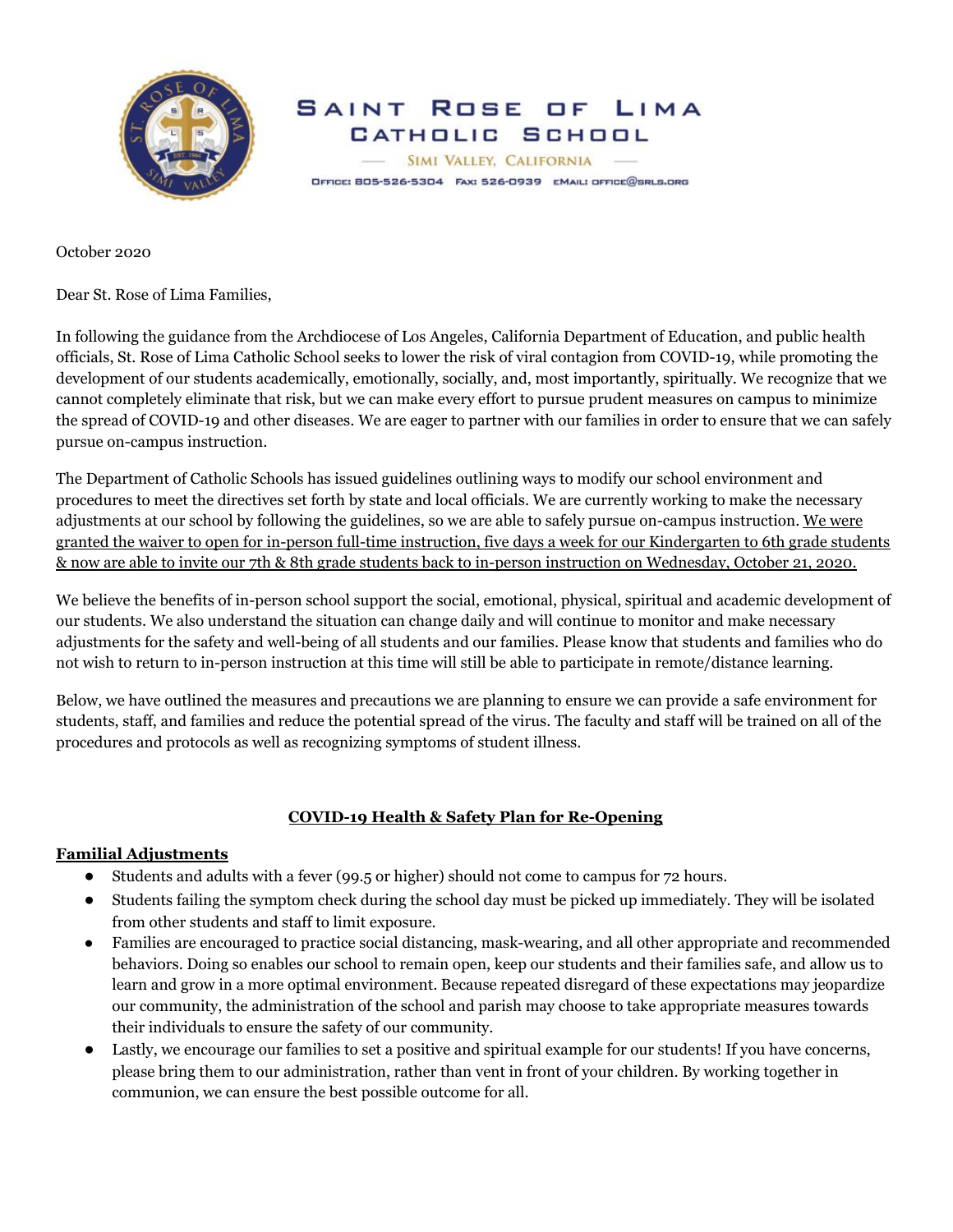

### ROSE OF SAINT LIMA CATHOLIC SCHOOL

SIMI VALLEY, CALIFORNIA

OFFICE: BO5-526-5304 FAX: 526-0939 EMAIL: OFFICE@SRLS.ORG

# **Campus Adjustments - Health Screenings**

- 1. Faculty & Staff will be required to go through a brief health screening and temperature check upon their arrival to campus.
- 2. Parents are expected to regularly check their student's health and must conduct a brief health screening prior to coming to campus. Parents will complete and submit a health screening through Google forms for each student prior to arriving on campus.
- 3. Important: Do not bring your child to campus if they are exhibiting any signs of illness.
	- a. Parents are required to monitor their children closely and not bring them to school if the answer to any of the following questions is yes:
		- i. Do you live with anyone or have had close contact with anyone who has been diagnosed with COVID-19 within the past 14 days?
		- ii. Do you or anyone in your household have fever, chills, loss of taste or smell, vomiting and or diarrhea?
		- iii. Do you or your children have any other signs of communicable illness such as a cold or flu?
		- iv. Has your children received any fever reducing medications (Tylenol or Motrin) in the last 12 hours?
	- b. Faculty & Staff will be required to go through a brief health screening and temperature check upon their arrival to campus.
- 4. Drop-Off Health Screening & Temperature Check
	- a. Symptom check at gate Brief Health Screening & Temperature Check
		- i. The carline will be the designated location utilized for drop off with a brief health screening and temperature check conducted for each student.
		- ii. Students can arrive, utilizing the carline, as early as 7:30 AM for drop off. Classes will not begin until 8:15 AM each day to provide ample time for students to arrive safely.
	- b. All students and staff will be monitored throughout the day for signs of illness
		- i. We will complete a mid-day temperature check for all students.
		- ii. Students or staff who have fever or exhibit other symptoms will be isolated and required to be sent home
- 5. End of the Day Pick-Up Staggered Schedule
	- a. The current waiver will only allow our school to open for in-person instruction for students in Kindergarten - 6th Grade
		- i. If we're approved to open with the waiver, dismissal groups will be as follows:
			- 1. Kindergarten 3rd Grade (Monday-Thursday 2:30-2:45 PM; Friday 12:15-12:30 PM)
			- 2. Grades 4 6 (Monday-Thursday 2:45-3:00 PM; Friday 12:30-12:45 PM)
		- ii. \*Now that we are able to have all students return to campus, including 7th and 8th graders, the groupings will be as followed:
			- 1. Kindergarten 4th Grade (Monday-Thursday 2:30-2:45 PM; Friday 12:15-12:30 PM) 2. Grades 5 - 8 (Monday-Thursday 2:45-3:00 PM; Friday 12:30-12:45 PM)
		- iii. For families with students in both dismissal groupings: older siblings will be called for dismissal when the younger student is getting picked up
- 6. Procedures & Routines Adjustments Within the Classroom & Throughout the School
	- a. Contactless mailbox communication A contactless faculty and staff only mail system will be utilized to provide communication between the office and classrooms; students will not be involved in this process.
	- b. Limited Visitors no informal observations; no parents will be allowed on campus for the foreseeable future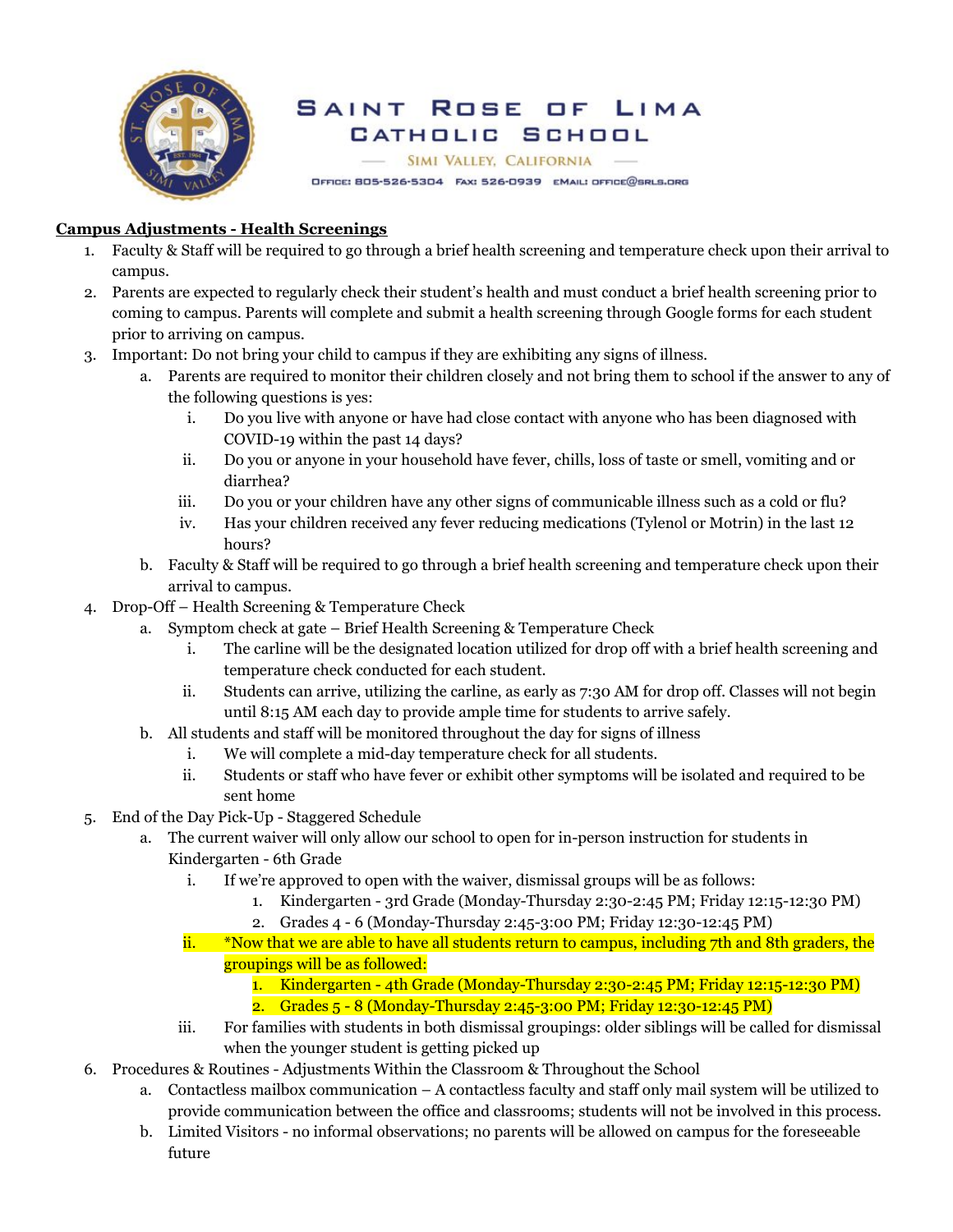

#### SAINT Rose OF LIMA CATHOLIC SCHOOL

**SIMI VALLEY, CALIFORNIA** 

OFFICE: 805-526-5304 FAX: 526-0939 EMAIL: OFFICE@BRLS.ORG

- c. Remote Distance Learning for students who will not be returning for in-person instruction, the viewing of instruction, directions, and information will be live via *Zoom*
	- i. Distance Learning students will have support from teachers and/or aides at specified times during the day
- d. Technology & Supplies Students in all grade levels will have their own items (iPad, textbooks, supplies) & instructional materials
- e. Classrooms All procedures will be established and posted in the appropriate areas for the following:
	- i. Movement around the classroom and out-of-seat activities
	- ii. Device/backpack/lunchbox/etc. storage
- f. Handwashing
	- i. Teachers will encourage proper handwashing
	- ii. Hand sanitizers will be mounted at each door and available throughout campus
	- iii. Additional time will be scheduled into the day for routine hand-washing
	- iv. Additional outdoor hand washing stations may be added to limit bathroom traffic
- g. Drinking Fountains No drinking fountains will be open and available for use. Students are encouraged to bring a reusable water bottle, students will only be able to utilize the no-touch refillable component.
- h. Bathrooms Each student has been issued a "Panther Pass" that they will utilize for when they use the restroom. There will be a pocket chart with slots available outside the restroom door to indicate and regulate how many students can be inside at one time. If all slots are filled in the pocket chart, the student will wait outside the restroom on the designated marker until another student leaves in order to to be able enter.
- 7. Sanitization of common surfaces (switches, handles, desk surfaces)
	- a. The school will have a cleaning and disinfecting schedule for classrooms and work areas on a daily basis; as well as multiple times a day for high use items and areas.
	- b. St. Rose will use products approved for use against COVID-19 on the Environmental Protection Agency (EPA)-approved "N" list and train workers on appropriate use, safety guidelines and protocols.
	- c. ·St. Rose will provide proper PPE to custodial staff and other employees who clean and disinfect.
		- i. Students will clean their own desks before leaving at the end of the school day while being supervised by their teacher.

| Workspace ( <i>i.e.</i> , desks, chairs, classrooms, office)                                           | At the end of each use and day |
|--------------------------------------------------------------------------------------------------------|--------------------------------|
| Appliances (i.e., refrigerators, microwaves)                                                           | Daily                          |
| Electronic Equipment ( <i>i.e.</i> , copy machines, shared<br>computers/devices, printers, telephones) | At the end of each use and day |
| General Used Objects ( <i>i.e.</i> , handles, light switches)                                          | At least 4 times a day         |
| <b>Student and Teacher Restrooms and Faucets</b>                                                       | Twice a day                    |
| Common Areas ( <i>i.e.</i> , Hall, Library, Additional<br>Rooms/Classrooms)                            | At the end of each use and day |
| Playground Equipment and Other Supplies                                                                | At the end of each use and day |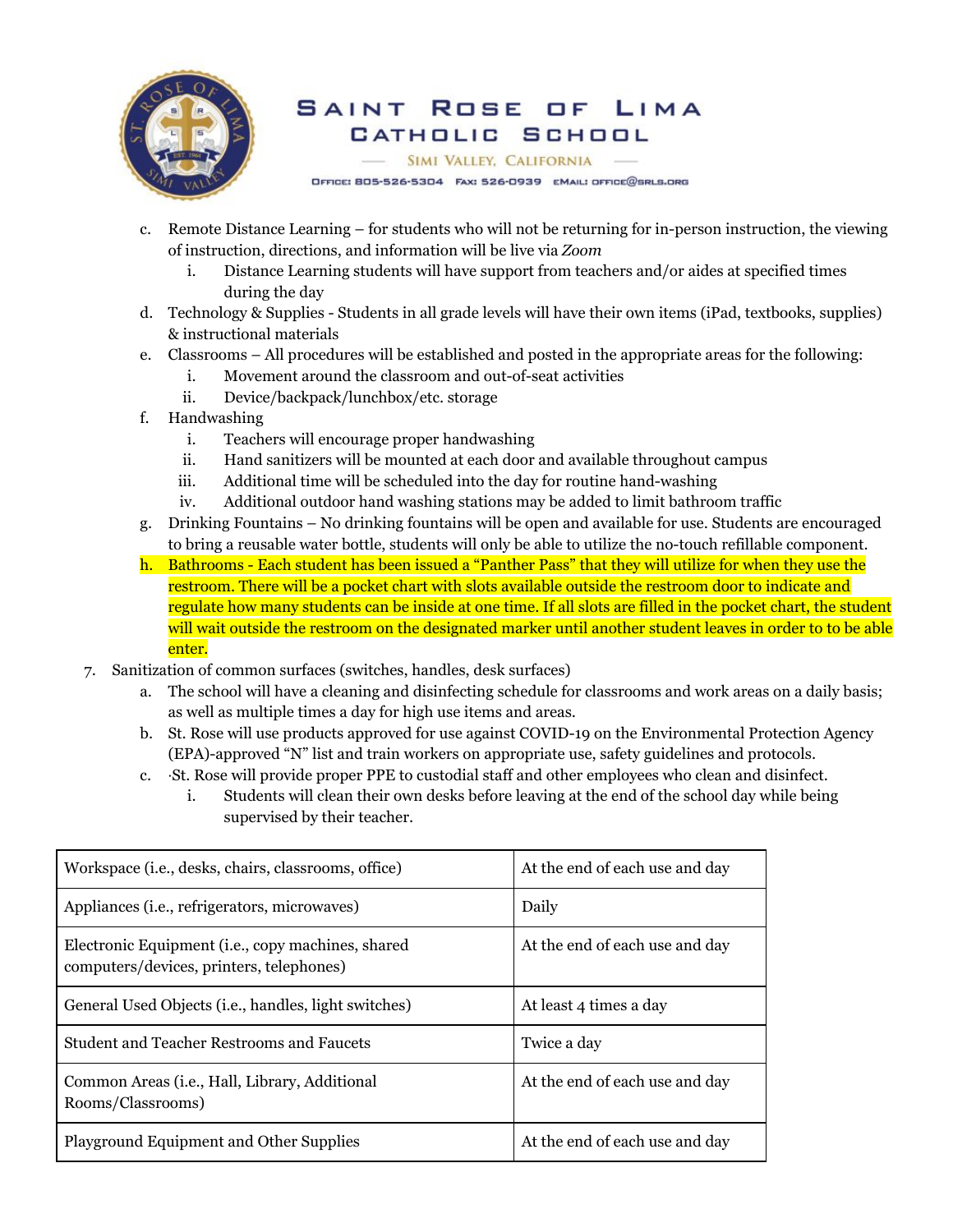

#### SAINT Rose  $\Box F$ LIMA CATHOLIC SCHOOL

SIMI VALLEY, CALIFORNIA OFFICE: BO5-526-5304 FAX: 526-0939 EMAIL: OFFICE@SRLS.ORG

- 8. Face Coverings
	- a. Faculty, staff, and volunteers will be required to wear face coverings to/from campus and throughout the duration of their time on site
	- b. After consultation with the faculty and staff to ensure we can protect, to the greatest extent possible, all individuals on campus- all students in grades Kindergarten - 8th grade - will be required to wear face coverings/masks at all times.
	- c. For students in Grades Kindergarten 2nd grade A face shield may be an acceptable alternative to a face mask for children in this cohort who cannot wear a mask properly and can submit a waiver of approval from a medical professional.
	- d. Students must wear their face coverings coming to and from school, moving to areas of the campus such as hand-washing or using the restroom, and movement throughout their classrooms and during play outside.
		- i. Students may remove their face covering when eating.
	- e. Face coverings are most essential in settings where physical distancing cannot easily be maintained.
		- i. To be clear, face coverings are not a replacement for physical distancing, but they should be used to mitigate virus spread when physical distancing is not feasible.
	- f. Supervised times will be provided for outdoor "mask breaks" during the course of the day to provide students the opportunity to remove their masks. Especially during these times, strict social distancing of at least six feet apart will be enforced.
	- g. When students are participating in structured play, especially during their PE activities, they will be socially distanced at least 6 feet apart and will be able to remove their mask to participate, but will have their mask easily accessible to put on following the completion of the activity.
- 9. Maximizing Physical Distancing Whenever Possible
	- a. Teacher desk at least 6 feet from the closest student desk
		- i. Modified physical distancing between student desks in grid style format. Individual desks will face the front of the classroom and will be six feet apart. In addition, desks will have plastic dividers to keep students safe with their individual learning area.
	- b. Utilize outdoor areas as frequently as possible
	- c. Hallways will be marked with tape to support physical distancing and encourage "lanes" for students to walk in each direction. Students will line up six feet apart from each other, and where appropriate tape will be put down in the classrooms to guide them.
	- d. Grade levels will be in their own individual cohorts to help minimize contact and help with contact tracing
	- e. Junior High teachers will rotate middle school students will remain in their homeroom classes
		- i. \*The only time 7th & 8th Grade will utilize another classroom is for the split math levels. The students in accelerated math will utilize room 7 with the designated teacher. The students will be assigned a desk, spaced at least 6 feet apart, and have a plastic divider available. The room will be disinfected after students leave the room.
		- ii. Junior high will have cubbies available for each student inside their homeroom classroom that will be utilized if necessary
		- iii. Outside lockers will not be used until further notice
	- f. Specials (Physical Education, Music, Art & Spanish) will travel, utilize outdoor areas when possible or teach remotely to the class through a virtual setting
	- g. Whole-school assemblies and field trips will not occur until further notice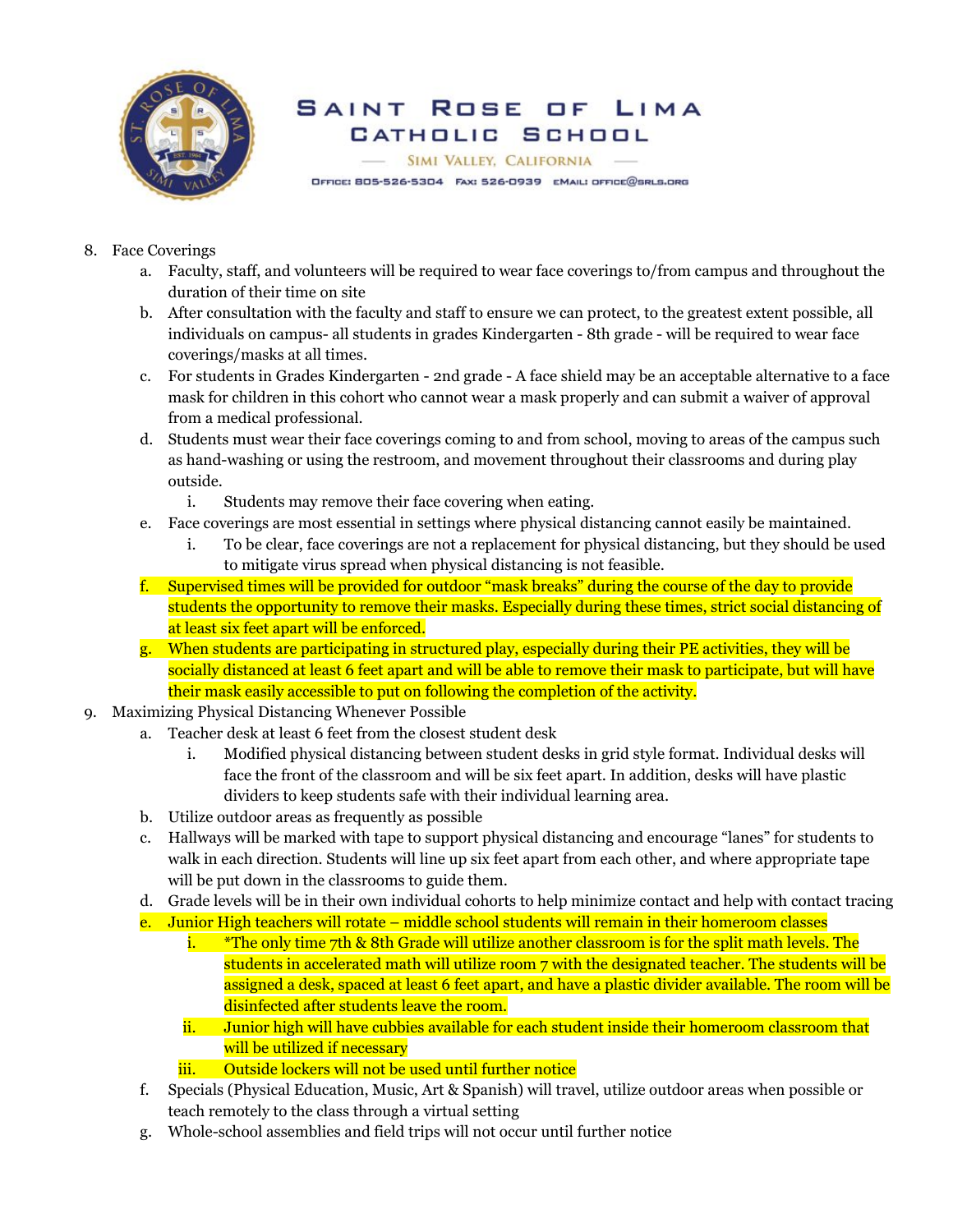

### SAINT Rose LIMA  $\Box F$ CATHOLIC SCHOOL

SIMI VALLEY, CALIFORNIA

OFFICE: BO5-526-5304 FAX: 526-0939 EMAIL: OFFICE@SRLS.ORG

- h. Ventilation Classrooms and throughout the school, we will encourage ventilation by opening windows and doors when appropriate.
- 10. Recess/Lunch Procedures
	- a. When we initially return to instruction on campus all students will eat in their classrooms to ensure they can remove their mask properly and not be facing other individuals - minimizing the risk of any spread
		- i. The goal is to ensure we train the students to understand the expectations of removing their masks and eating without directly being in front of another student
	- b. When we do begin eating outdoors with physical distancing measures in place (markings on tables and students spaced out) and students have been instructed and practiced the expectations of removing their masks - a professional electrostatic sprayer will be used between grade levels for cleaning and sanitation of eating areas
	- c. We will have staggered/split recess and lunches with designated areas for each grade level
	- d. There will be limited use of sports equipment. Any equipment used will be designated per student and/or grade level
	- e. *Choicelunch* has modified food distribution to reduce touching of lunch items. If ordering *Choicelunch*, all items must be pre-selected and will be available in a lunch bag which will be delivered to the classroom
	- f. Parents are asked to send snacks and lunch with their children. To limit individuals on campus throughout the day, we are asking that no snacks and lunches are delivered to the office.

### 11. Afterschool Care

- a. Must pre-register so we can plan, there will be no drop-ins allowed at this time
- b. Spread out in grade levels
- c. Utilize outdoor areas as often as possible
- d. Designated sports equipment
- 12. Extracurriculars
	- a. Athletics follow guidance of local sports groups and health officials
	- b. Outside organizations & after-school activities likewise
	- c. \*At this time, we will only offer virtual opportunities for athletics or other extracurriculars. When the guidelines allow we will inform you of the changes and what we can offer.
- 13. Office Procedures
	- a. Only one person waiting in the office at a time
		- i. Marked six foot waiting line
	- b. Families are asked to return items, payments, etc. back with students or by phone to make appointments
	- c. \*To minimize contact and spread of any illness, there is a specific room in the office that will be available to isolate children who have fever or exhibit other symptoms that will be required to be picked up. Parents will be contacted immediately.

### 14. Events

- a. All events involving adults and large gatherings are cancelled and will be livestreamed until further notice
	- i. Service Hours Lowered for this year due to limitations of events and volunteer opportunities
- b. Morning Prayer & Assembly
	- i. Utilize zoom to engage our community each week
- 15. School Masses & Faith Opportunities
	- a. Adjustments will be made for attending/viewing weekly school masses details of this have not been finalized.
		- i. An example of what we could do to participate in the Eucharistic Celebration: If safe and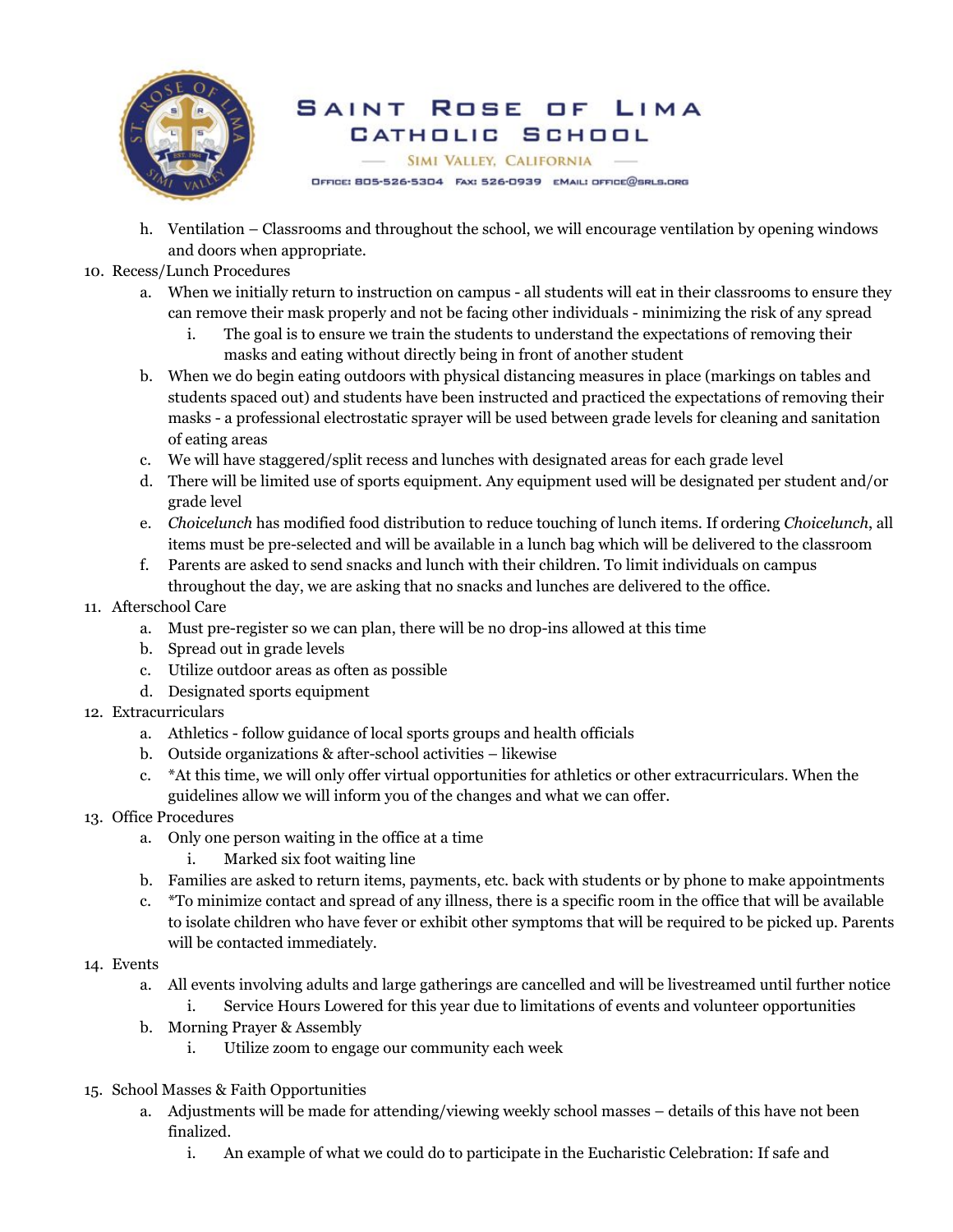

### Rose SAINT  $\Box F$ LIMA CATHOLIC SCHOOL

SIMI VALLEY, CALIFORNIA

OFFICE: 805-526-5304 FAX: 526-0939 EMAIL: OFFICE@SRLS.ORG

approved, one or two classes may be able to attend each week **outdoor**, while the remaining students will watch a livestream in their classrooms. The classes would then rotate who attends each week.

- b. We will encourage and plan opportunities within each class for prayer services and faith-filled opportunities.
- 16. In the Event of An Illness
	- a. If students feel ill or exhibit symptoms throughout the school day, they will be isolated from the classroom and will stay in the office health room until they are picked up by their parents. The student who is sick will not be allowed back in the classroom. Parents must pick up students as soon as possible, but no longer than 30 minutes after they have been notified. If the student is complaining of or exhibiting symptoms of COVID-19, the school will provide resources for the family to take a COVID-19 test and consult with their physician. If a student becomes ill during after school care, the same protocol will occur. The student will be isolated away from other students. Parents must pick the student up immediately. If a teacher feels ill or exhibits symptoms throughout the day, he or she will go home immediately, and a member of the office staff will substitute.
		- i. As recommended by the CDC: The area that was visited by the ill person will be closed off. We will open outside doors and windows and use ventilating fans to increase air circulation in the area. We will wait 24 hours or as long as practical before beginning cleaning and disinfection.
- 17. Procedures for Symptoms/Exposure/Positive Cases
	- a. Staff, students, or other adults on campus that display potential symptoms of COVID-19 will be isolated and sent home.
		- i. According to the CDC, the key symptoms to look for are a temperature of 99.5 degrees or higher, sore throat, new uncontrolled coughing that causes difficulty breathing, diarrhea, vomiting, abdominal pain, or a new onset of a severe headache, especially with a fever. School staff screening individuals who show any of these symptoms will also recommend these individuals get testing for COVID-19.
		- ii. Students, staff, and volunteers/visitors who test negative can return to school 3 days after symptoms resolve.
	- b. If a student or staff member has been exposed to someone outside of school who has tested positive for COVID-19, the student or staff member must quarantine at home for two weeks, shifting to distance learning during that time.
		- i. It is expected that if a student or staff member has been exposed to someone who has tested positive for COVID-19, the administration must be informed immediately.
	- c. If someone in the school (staff or student) tests positive for COVID-19, their entire cohort must quarantine at home for two weeks, shifting to a whole class distance learning plan.
		- i. All guidelines for informing DCS and any health department officials will be followed.
		- ii. Parents will receive a letter informing them that someone in their child's cohort has tested positive for COVID-19, however, due to HIPAA regulations, families will not be informed of the identity of that person.
	- d. Students and/or staff members who test positive for COVID-19 will not be able to return to school until they have met CDC criteria to discontinue home isolation, including at least 24 hours with no fever, symptoms have improved and at least 10 days since symptoms first appeared.
- 18. Testing of Staff and Students
	- a. To ensure the safety of students and staff, surveillance testing will be implemented. The school will facilitate staff testing periodically, as testing capacity permits and as practicable.